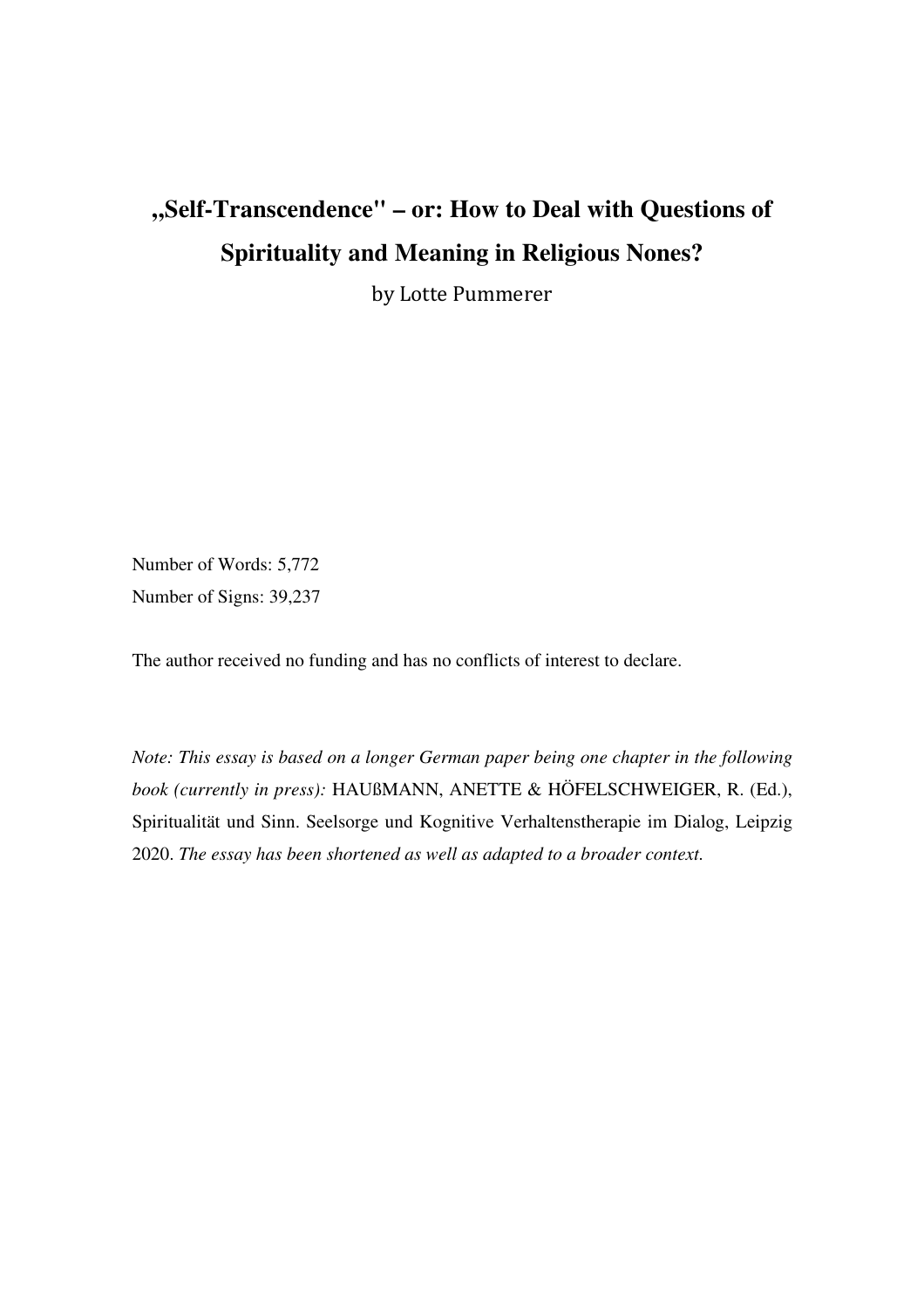#### *Abstract*

More and more people around the world are not identifying themselves with a religion. This leaves scientists and caregivers alike with the challenge of responding to questions of spirituality and meaning among this population while, among other things, lacking suitable terminology and concepts. The intention of this essay is to contribute to an interdisciplinary discussion through presenting and organizing psychological research on nonreligion and introducing the concept of "self-transcendence" as one way to talk about issues of meaning, significance and purpose. Reflecting on self-transcendent experiences thus might offer a common ground for dialogue between all different forms of religion, spirituality and nonreligion while avoiding typical dichotomies like religious vs. atheistic; faith vs. unbelief; or equal vs. different.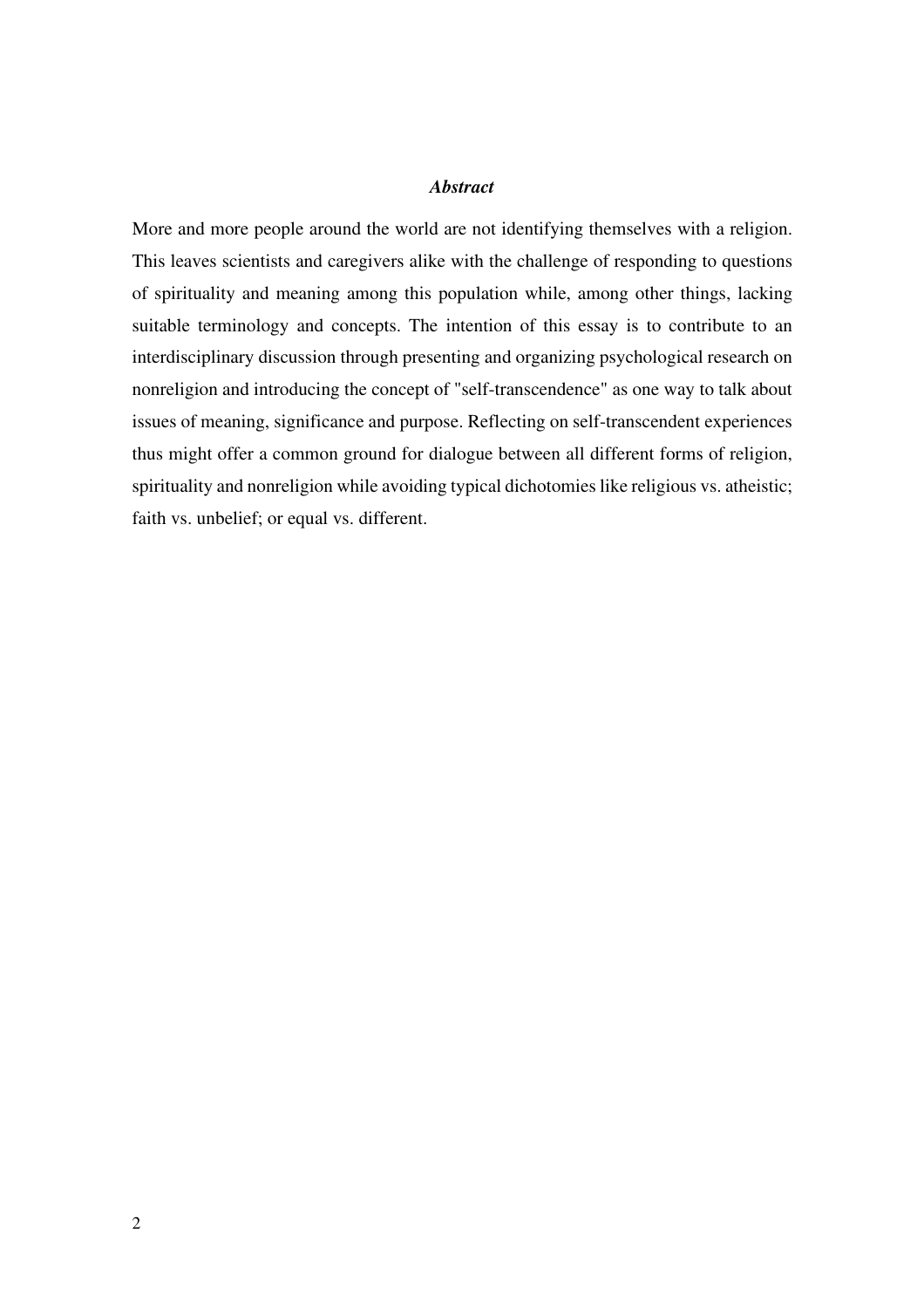#### *Spirituality and religious "Nones" - a young and interdisciplinary topic*

Discussing spirituality and meaning among nonreligious people is a rather young topic, both scientifically and in terms of the age group to which it is most relevant: In 46 out of 106 countries of the world, younger people (18-39) are less religious than older people (40+): They identify less often with a religious group, consider religion as less important, they are less likely to attend worship weekly and to pray daily.<sup>1</sup> Furthermore, while  $27\%$ of the general population in Western Europe say that they believe in God as described in the Bible, 38% say that they believe in another higher power or spiritual force and 26% say they do not believe in any higher power.<sup>2</sup> The term "religious Nones" is thus a term for all those people who do not (any longer) identify with a religion and for whom religion is no longer part of their self-concept. Even in cases where quasi-religious behaviour/attitudes might still be present, the individual does not classify it as such. The self-designation as "nonreligious" can be used to emphasize the *rejection* of religion, but it might also be used to express *indifference*.

For pastoral care and psychotherapy, the increasing number of people who describe themselves as nonreligious or atheistic leads to questions like:

- How do nonreligious people deal with and communicate existential fears and questions?

- How can we talk with them about topics of meaning, significance and purpose?

- Are there also nonreligious spiritual experiences?

- How can a pastor or ministry worker competently support nonreligious people who seek pastoral advice? How can a psychotherapist competently support nonreligious people who seek advice about questions of meaning, significance and purpose?

These questions are important for pastoral care as well as psychotherapy for two reasons: First, it will become increasingly common that people who are still socialized in the

<sup>1</sup> PEW RESEARCH CENTER, The Age Gap in Religion Around the World. The opposite is only true for two countries: The former Soviet Republic of Georgia and Ghana. The difference of percentages who identify with a religion between young and old is between 9% and 26% for European countries.

<sup>2</sup> PEW RESEARCH CENTER, Being Christian in Western Europe.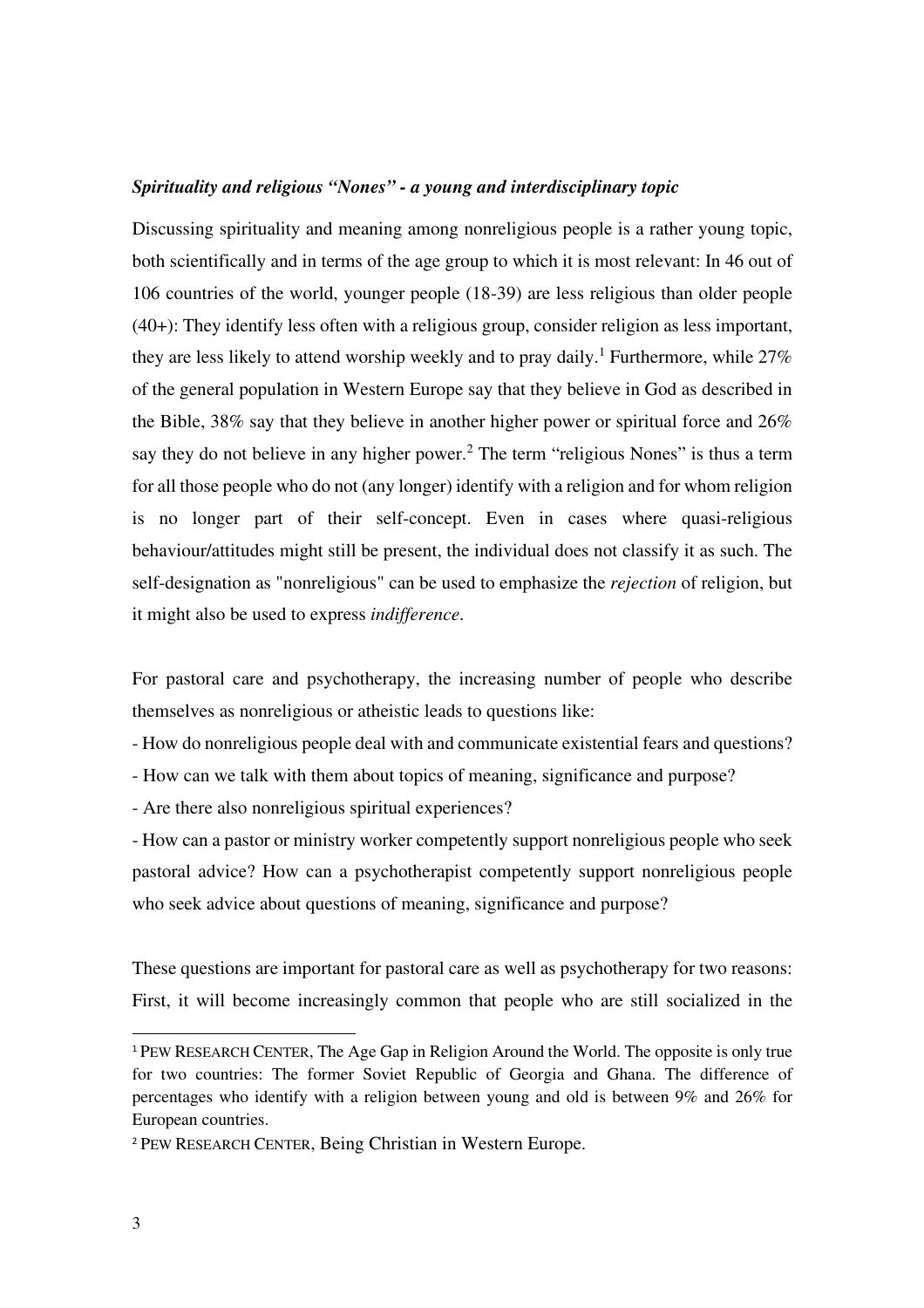church and thus seek pastoral advice are nonreligious (i.e. agnostic, atheistic, seeking, indifferent...) or at least doubting mainstream religion. On the other hand, religious people are more and more confronted with an environment that puts their faith in question - either through direct criticism or simply through alternative life concepts - which can lead to existential doubts and stress and thus can constitute a possible reason why people seek pastoral counseling or psychotherapy.<sup>3</sup>

While we can measure the number of people who identify as "nonreligious" fairly easily, a (psychological) description of how this group deals with questions of spirituality and meaning is extremely complex. The difficulty lies, among other things, in the fact that many nonreligious people resist terms such as "spiritual" or "quasi-religious", and feel extremely uncomfortable with this description, even if their behaviour is very similar to traditional religious behaviour, e.g. in terms of its psychological functions. Scientists as well as caregivers here need to find neutral terms that can be used to describe both religious and nonreligious behaviour in their similarity without imposing vocabulary that has religious connotations. A proposal for such a neutral term is the concept of selftranscendence, which will be described below.

This essay is intended to make a contribution to an interdisciplinary discussion through a) presenting and organizing the psychological research on nonreligion; b) explaining the concept of self-transcendence c) offering some statements in order to start a discussion between theology and psychology - or pastoral caregivers/psychotherapists and their nonreligious clients - of how to talk about issues of meaning, significance and purpose in a nonreligious environment.

<sup>&</sup>lt;sup>3</sup> See also Julie Exline's research about "religious struggles", e.g. EXLINE & ROSE, Religious and spiritual struggles or EXLINE I.A., The religious and spiritual struggles scale.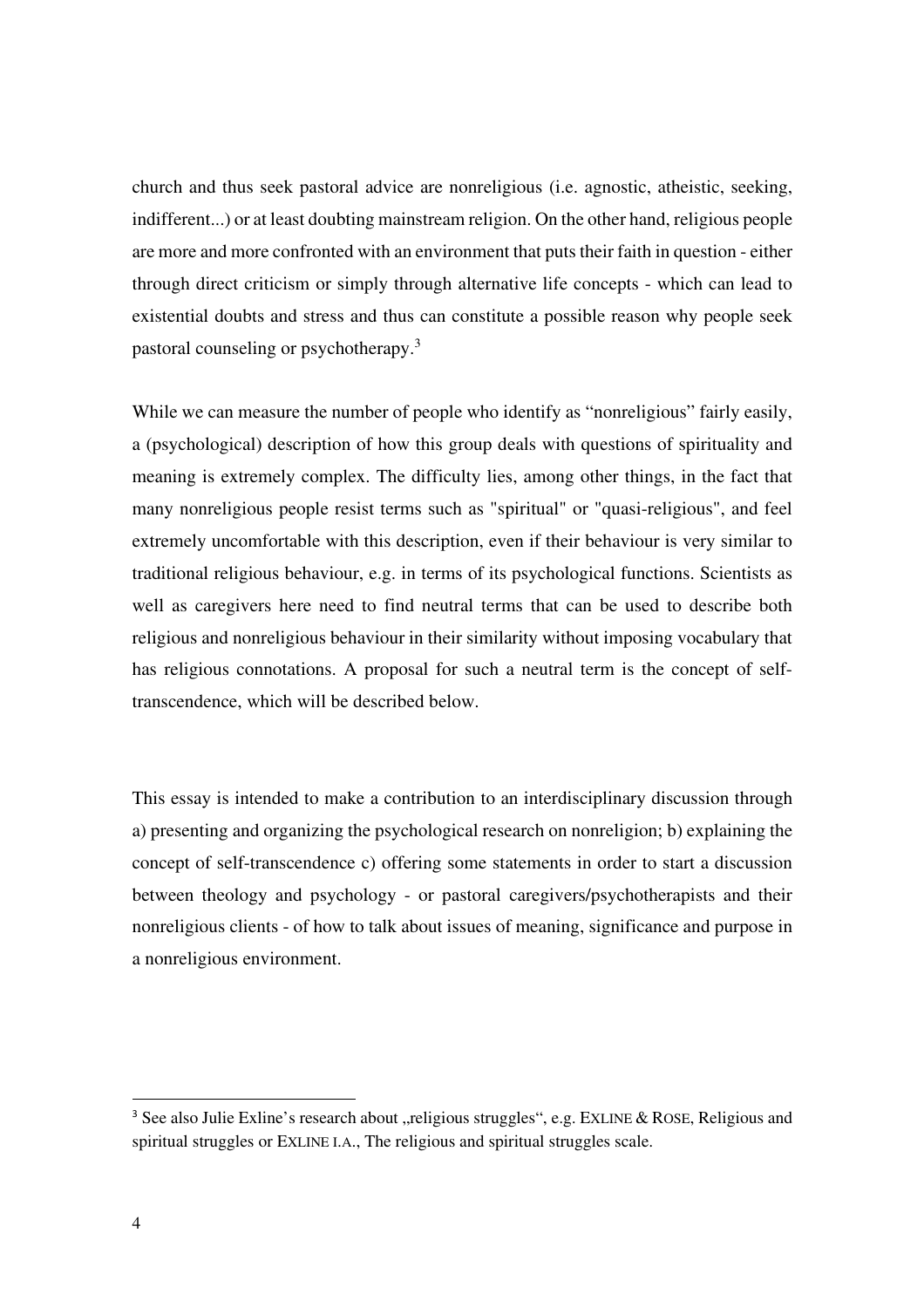#### *Summary of psychological research on religious Nones*

Much of the psychological research on nonreligion was and is prompted by secularization, i.e. the phenomenon that a continuously decreasing number of people believe in God or identify as religious.<sup>4</sup> Research in this area is driven by the desire to understand and acknowledge this process and to offer scientific information. Nonreligion is still a young topic in psychology: So far, the community of researchers in the field "Psychology of Religion and Spirituality" has been struggling - like theologians – to find *terms* that are able to describe nonreligious, but spiritual phenoma, and *concepts* that are able to capture differences as well as similarities between religious experiences *and* nonreligious spiritual experiences.<sup>5</sup> This essay does not offer a comprehensive theory, but wants to describe an ongoing process and thus will conclude with some discussion statements.

When looking at research about nonreligion in the field of psychology of religion and spirituality, there are two different approaches:

- 1. empirical-experimental research with the starting point of classical research on religion: This approach uses existing knowledge about religion and examines whether other phenomena and concepts have similar effects. This approach follows a functional concept of religion; the comparison points with religion are easy to identify.
- 2. empirical-experimental research without a clear religious reference, but with a description of religion-like phenomena and processes. Examples of those are experiences like mindfulness or flow, which Yaden, Haidt, Hood, Vago and

<sup>4</sup> For the US see PEW RESEARCH CENTER, US less religious; for Europe see SMITH, Belief about God; for.countries around the world see: PEW RESEARCH CENTER, The Age Gap in Religion Around the World.

<sup>&</sup>lt;sup>5</sup> What seems to complicate things ist hat many religious Nones seem to reject or at least feel very uncomfortable with terms such as , spiritual " or , quasi-religious", even in cases where a behavior seems to resemble traditional religious behaviors, e.g. from its psychological functions. Thus, it seems necessary to use a terminology that does not come with specific connotations.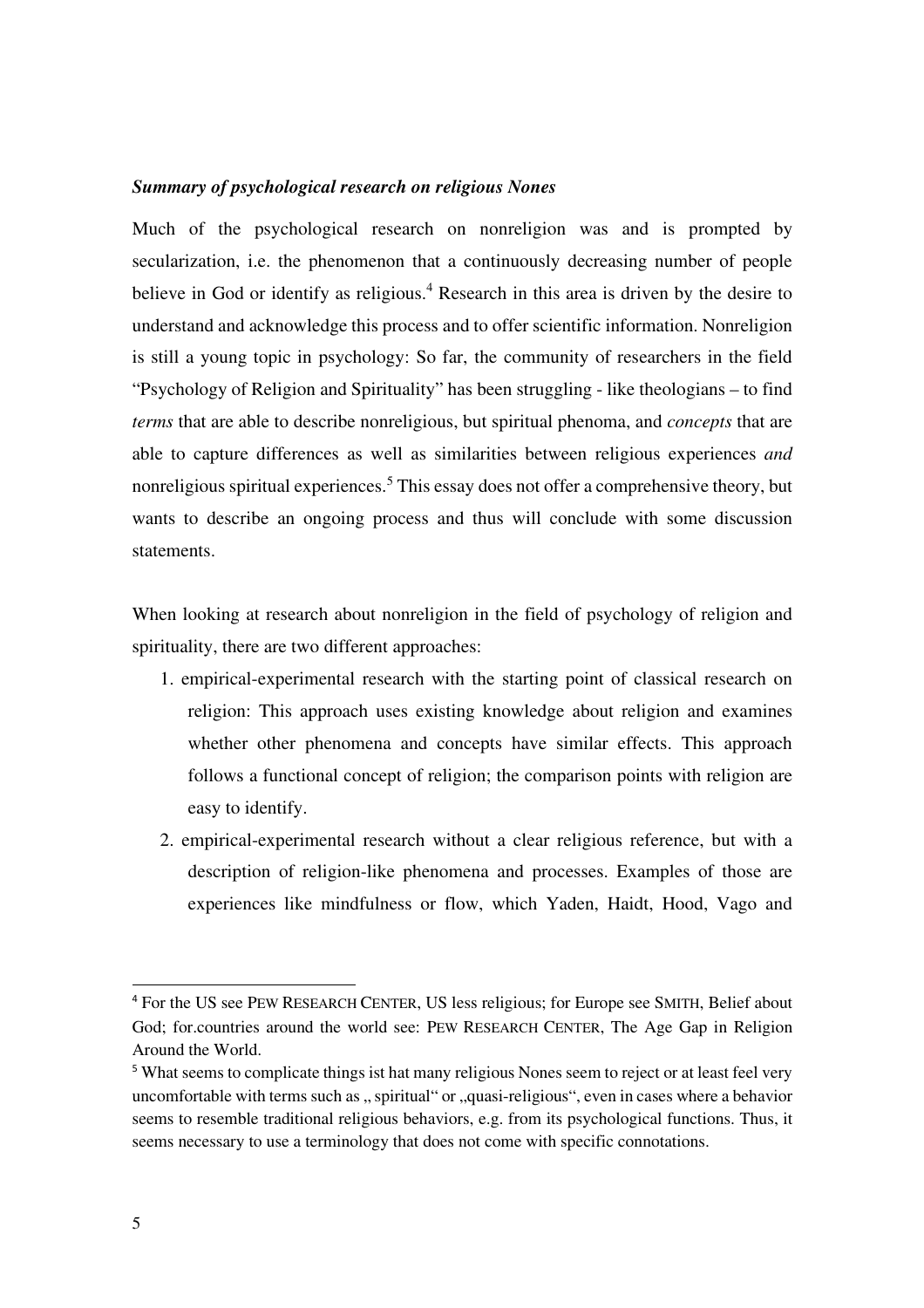Newberg summarize as "self-transcendent experiences", as well as selftranscendent emotions such as reverence, admiration or compassion.

In the following, results from the two approaches are summarized. I will explain the contribution of religion in fulfilling certain cognitive, emotional and social needs. In a next step, I want to show how alternative phenomena can take over the same effects with the aim of showing points of comparison between religiosity and nonreligion and enabling dialogue about self-transcendent experiences. Clearly, I am following a functional definition of religion as opposed to a substantive one. For the description of religion I follow Saroglou, who states that there are four dimensions that constitute the basis of every religion, even if a religion might have specific cultural and religious characteristics.<sup>6</sup> The four dimensions are:

- a) cognitive dimension (Believing): Religions typically establish beliefs and dogmas that give order to the world and form the specific worldview.
- b) emotional dimension (Bonding): The feeling of emotional attachment to a God, Gods or a greater principle.
- c) behavioral dimension (Behaving): Religion describes and deals with what is considered good behavior and helps to implement behavioral standards derived from the world view.
- d) a social dimension (Belonging): Religion creates feelings of connectedness, community and a sense of identity, e.g. with a local church.

## *Cognitive dimension: dogmas*

A constitutive characteristic of religion is that it consists of beliefs and convictions that give order to the world, which describe the relationship between deity and humanity as well as the relationships among human beings. All those convictions contribute to the

<sup>&</sup>lt;sup>6</sup> SAROGLOU, Believing, Bonding, Behaving, and Belonging. He develops his theory discussing and interpreting earlier scholars like Glock, Verbit, Hervieu-Léger, Hinde, Tarakeshwar, Stanton, Pargament, Atran, Norenzayan and Voas.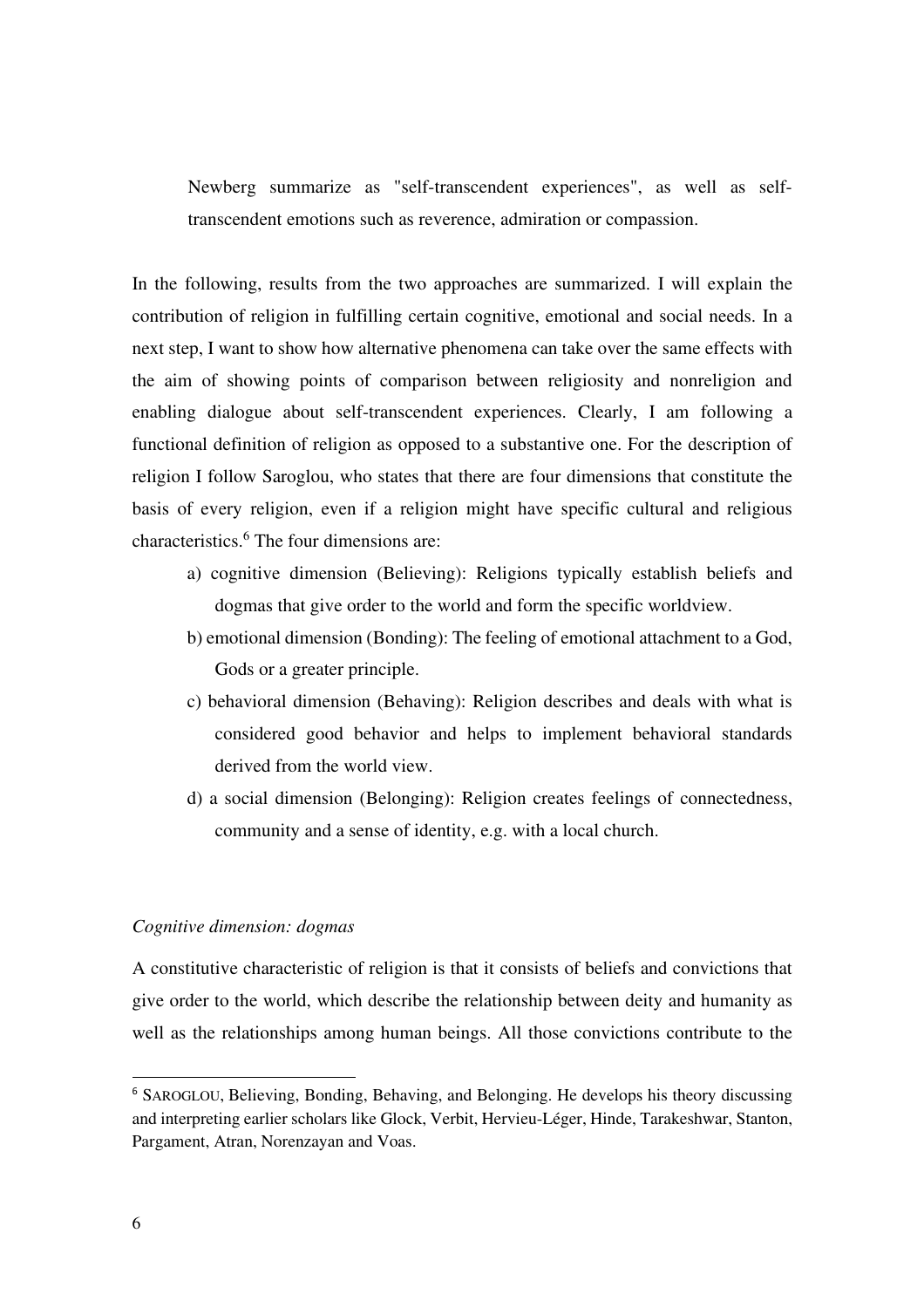specific worldview of an individual.<sup>7</sup> Often these beliefs include an explanation of the beginning and end of the world and one's own life and in consequence help in dealing with experiences of injustice, death and contingency. Religion thus offers order and structure in a world that sometimes seems chaotic and random, which has been confirmed by psychological studies showing that religious faith can compensate for feelings of low control.<sup>8</sup>

However, further experiments have shown that other institutions/worldviews can also establish this sense of structure and control. The support of social and governmental structures and institutions can have a similar compensatory effect on feelings of lack of control as religion, at least as long as these structures or institutions are considered benevolent.<sup>9</sup> Similarly, other ideologies and movements can offer a largely coherent (i.e. order and structure-giving) view of the world and/or benevolent views of humanity, such as humanism<sup>10</sup>; the belief in human development (Belief in Human Progress)<sup>11</sup>; or the belief in science as a superior principle for understanding the world and one's own life.<sup>12</sup>

## *Emotional Dimension: Bonding Experiences*

The emotional dimension describes a bonding experience, which takes place between the individual and the deity, deities or a higher principle. This experience can be facilitated through rituals and traditions such as prayer, meditation, worship, ceremonies and/or music $^{13}$ . During these bonding experiences the individual connects with the transcendent and experiences him- or herself as part of a larger entity. This is reflected in neurological findings showing that spiritual experiences go together with a reduced activation of the

<sup>7</sup> IBID.

<sup>&</sup>lt;sup>8</sup> Compare KAY I.A., Compensatory Control. However, these results have recently been questioned. For more information see HOOGEVEEN I.A., Compensatory Control and Belief in God. <sup>9</sup> IBID.

<sup>10</sup> Compare FROMM, Jenseits der Illusionen.

<sup>&</sup>lt;sup>11</sup> Compare RUTJENS, VAN DER PLIGT & VAN HARREVELD, Things will get better.

<sup>12</sup> Compare FARIAS I.A., Scientific faith.

<sup>13</sup> Compare SAROGLOU, Believing, Bonding, Behaving, and Belonging.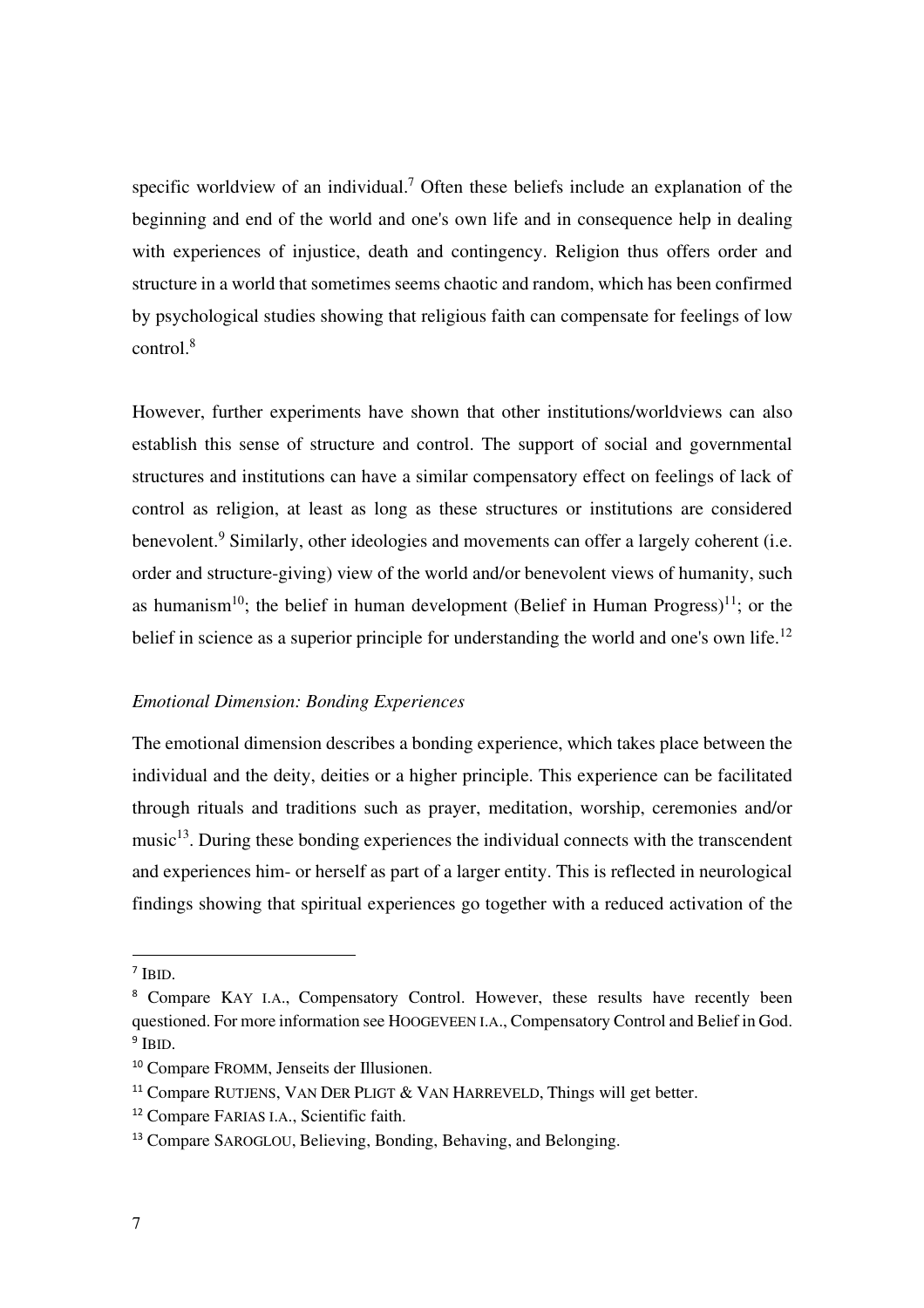right parietal lobe,<sup>14</sup> the region of the brain in which self-other-boundaries are represented.

However, this does not only happen in religious ceremonies: In an article from 2017, Yaden, Haidt, Hood, Vago and Newberg state that similar experiences of a "decreased self-salience" with simultaneous feelings of connectedness are also present in phenomena like mindfulness, flow, reverence or mysticism, which are summarized as selftranscendent experiences.<sup>15</sup> Such experiences of a "diminished self" are are present in self-transcendent emotions such as awe,<sup>16</sup> elevation<sup>17</sup> or compassion<sup>18</sup>, all of which are characterized through "seeing something or someone greater or better than the self"<sup>19</sup>. They lead to a changed sense of time,<sup>20</sup> a sense of meaning and purpose,<sup>21</sup> feelings of connectedness<sup>22</sup> and prosocial behaviour.<sup>23</sup>

# *Behavioural dimension: Moral guidelines*

Religious worldviews are also expressed in specific behaviours and ideas about good and bad, i.e. morality.<sup>24</sup> It is probably intuitive that religiosity goes hand in hand with certain moral concepts. Most religions also have moral guidelines or rules, such as the Ten

<sup>14</sup> Compare JOHNSTONE I.A., Right Parietal Lobe-Related "Selflessness" as the Neuropsychological Basis of Spiritual Transcendence.

<sup>&</sup>lt;sup>15</sup> Compare YADEN I.A., The Varieties of Self-Transcendent Experience.

<sup>&</sup>lt;sup>16</sup> Compare KELTNER & HAIDT, Approaching awe, a moral, spiritual, and aesthetic emotion; PIFF I.A., Awe, the small self, and prosocial behavior, and SHIOTA, KELTNER & MOSSMAN, The nature of awe: Elicitors, appraisals, and effects on self-concept.

<sup>&</sup>lt;sup>17</sup> Compare HAIDT, The Positive emotion of elevation.

<sup>18</sup> Compare STELLAR I.A., Self-Transcendent Emotions and Their Social Functions.

<sup>&</sup>lt;sup>19</sup> VAN CAPELLEN I.A., Self-transcendent positive emotions increase spirituality, 1379.

<sup>&</sup>lt;sup>20</sup> Compare RUDD, VOHS & AAKER, Awe expands people's perception of time.

<sup>&</sup>lt;sup>21</sup> VAN CAPELLEN I.A., Self-transcendent positive emotions increase spirituality, see also KING I.A., Positive affect and the experience of meaning in life.

<sup>&</sup>lt;sup>22</sup> Compare OLIVER I.A., Media-induced elevation as a means of enhancing feelings of intergroup connectedness.

<sup>&</sup>lt;sup>23</sup> Compare PIFF I.A., Awe, the small self, and prosocial behavior.

<sup>&</sup>lt;sup>24</sup> Compare SAROGLOU, Believing, Bonding, Behaving, and Belonging.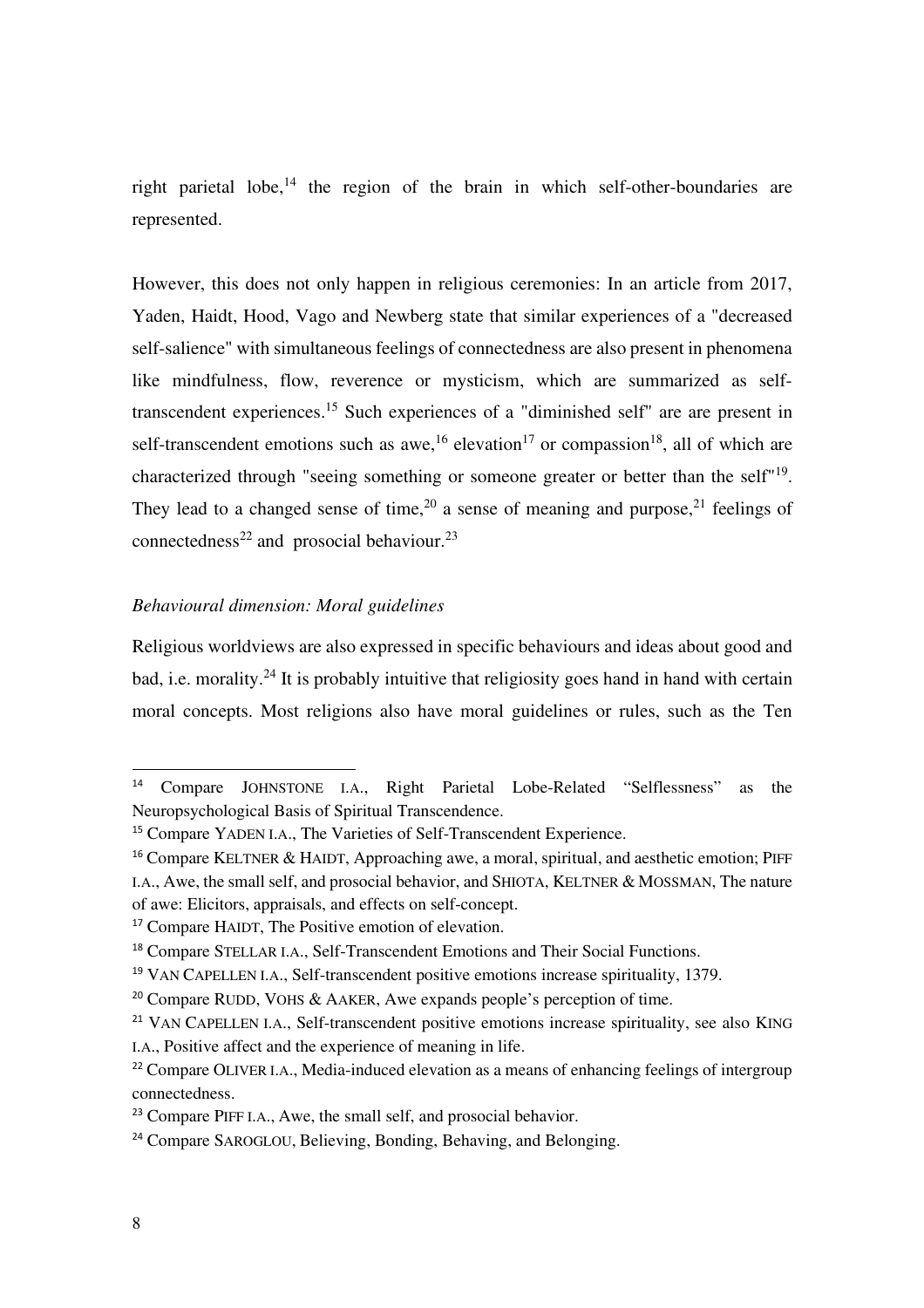Commandments in Judaism and Christianity or the five Silas in Buddhism. These are expressed in certain values and priorities. Rokeach, for example, showed that American Catholic and Protestant participants considered the value of "pleasure" as less important, but forgiveness as more desirable, than nonreligious participants. Nonreligious participants, on the other hand, considered values like justice, the feeling of success and having an exciting life more important.<sup>25</sup> Similar results could be shown internationally: Religiosity correlates with values supporting the preservation of social and individual order (tradition, conformity, security), and the value "benevolence" is more important to religious people while "power" and "achievement" were considered less important.<sup>26</sup> At the same time, one cannot deny that many Christian groups in the US have prejudices against homosexuals based on certain moral concepts founded on religion. $27$ 

One function of morality is to enable successful interactions.<sup>28</sup> At the same time, moral concepts can guide our actions and can help us to interpret our in-group's decision later on.<sup>29</sup> Such processes, however, do not only take place in the religious sphere, but also in the political,  $30$  for example, when it comes to health issues  $31$  or environmental protection.<sup>32</sup> Studies on moralization, i.e. the process of understanding something in moral categories, show that moralized topics tend to get attention, spread more quickly

<sup>25</sup> ROKEACH, Value Systems in Religion.

<sup>&</sup>lt;sup>26</sup> SAROGLOU, DELPIERRE & DERNELLE, Values and religiosity: A meta-analysis of studies using Schwartz's model.

<sup>&</sup>lt;sup>27</sup> See e.g. JOHNSON, ROWATT  $\&$  LABOUFF, Religiosity and prejustice revisited.

<sup>&</sup>lt;sup>28</sup> Compare DE WAAL, Joint ventures require joint payoffs; and CLAY I.A., Bonobos vocally protest against violated social expectation.

<sup>&</sup>lt;sup>29</sup> Compare GEBAUER, SEDIKIDES & SCHRADE, Christian Self-Enhancement; DUFNER I.A., Self-Enhancement and Psychological Adjustment and BATSON I.A., Moral hypocrisy..

<sup>&</sup>lt;sup>30</sup> See e.g. MARIETTA, The Absolutist Advantage; MULLEN & SKITKA, Exploring the psychological underpinnings of the moral mandate effect and RYAN, No Compromise.

<sup>&</sup>lt;sup>31</sup> Compare ROZIN & SINGH, The moralization of cigarette smoking in the United States; and MAHONEY I.A., The Sanctification of the Body and Behavioral Health Patterns of College Students.

<sup>&</sup>lt;sup>32</sup> Compare VAN DER WERFF, STEG & KEIZER, It is a moral issue; FEINBERG & WILLER, The Moral Roots of Environmental Attitudes; and FREY, Morality and Rationality in Environmental Policy.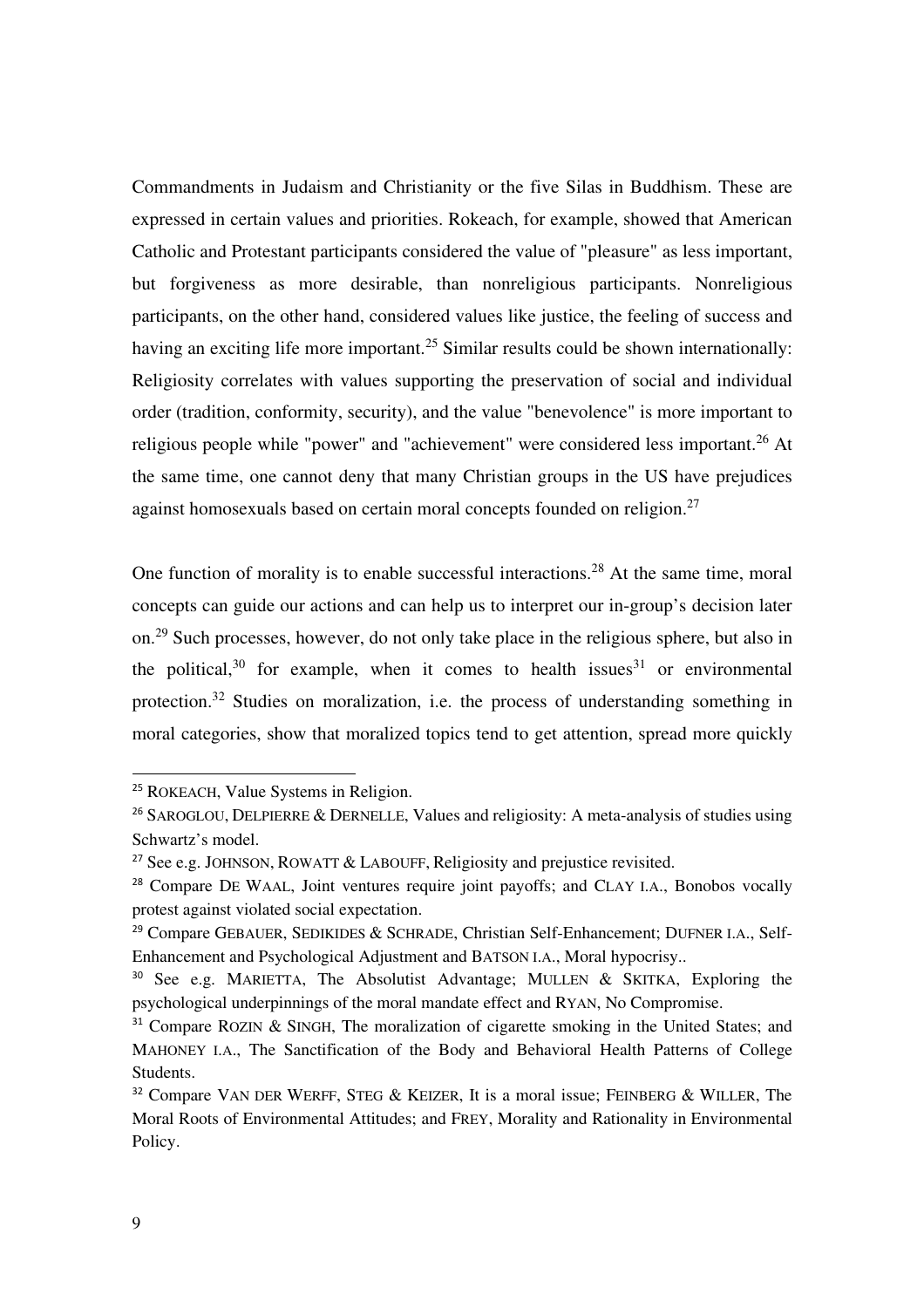and are internalized by individuals and thus become more important for the individual.<sup>33</sup> Of course, this is not only true for moralizations for religious reasons, but also for moralizations for political reasons, such as the strive for environmental protection. Furthermore, we know from philosophy that rules of conduct are not only obtained through religion, but also through philosophical thinking, i.e. Immanuel Kant and his categorical imperative.

## *Social Dimension: Community*

Another core characteristic of religion is community.<sup>34</sup> In a religious community, people come together and develop a common (group) identity. This happens by believing in the same principles/dogmas and sharing a similar worldview (see above), but also through behaviours that help to establish and sustain community - think for example of the biblical commandment "Love your neighbour as yourself" or rituals of confession and forgiveness. The need to belong to a group is one of the basic human needs,  $35$  are there are serious consequences if it is violated. $36$  Religion offers people the opportunity to be part of a community – locally as well as globally. Apart from the positive outcomes of belonging, these feelings of community might also be expressed in the discrimination of an outgroup, which explains why religiosity often correlates with prejudices or even aggression towards an outgroup.<sup>37</sup> Again, these phenomena are of course not limited to religion. There are also groups outside religion that convey a sense of belonging. These

<sup>&</sup>lt;sup>33</sup> Compare e.g. ROZIN, The process of moralization; and ROZIN, MARKWITH & STOESS, Moralization and becoming a vegetarian.

<sup>&</sup>lt;sup>34</sup> See e.g. DURKHEIM, The elementary forms of religious life; or: SAROGLOU, Believing, Bonding, Behaving, and Belonging.

<sup>35</sup> Compare FISKE, Social beings: Core motives in psychology.

<sup>&</sup>lt;sup>36</sup> Compare BAUMEISTER, LEARY, The Need to Belong-Desire for Interpersonal Attachments as a fundamental human emotion.

<sup>&</sup>lt;sup>37</sup> Compare JOHNSON, ROWATT & LABOUFF, Priming Christian Religious Concepts Increases Racial Prejudice;

JOHNSON, ROWATT & LABOUFF, Religiosity and prejustice revisited; and BLOGOWSKA, LAMBERT & SAROGLOU, Religious prosociality and aggression.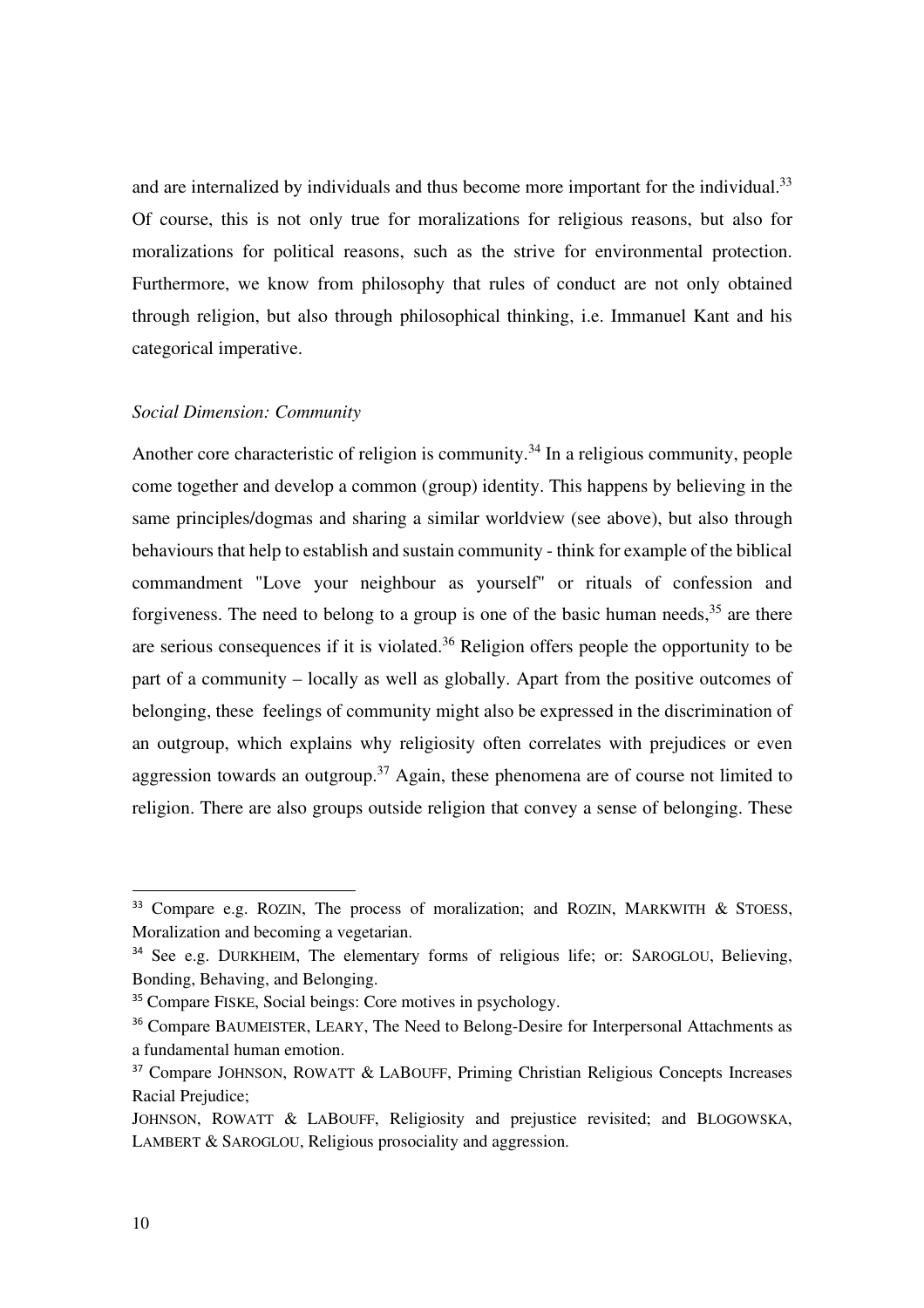can be loose associations, e.g. in a class or an institute, up to more identity-forming groups such as one's own football club, group of friends or political party.

### *Meaning-making as a crystallization point of religion*

It is an ongoing discussion among scholars whether there is something that occurs in all religious and spiritual experiences.<sup>38</sup> Among scholars of the psychology of religion and spirituality, "Meaning-Making" is emerging as a framework that connects both religious and spiritual experiences: "Given its breath, we propose that the model of meaning systems is capable of containing the whole span of research topics and dialogue within the psychology of religion."<sup>39</sup> Meaning-Making also seems to mediate the positive relation between religiosity and well-being.<sup>40</sup> Presumably it is also this sense of purpose in life that explains why religion has a soothing effect on fear<sup>41</sup> and emotional stress,  $42$ especially the fear of death.<sup>43</sup> A benevolent image of God additionally allows for a positive reframing of negative experiences.<sup>44</sup>

So far, there is only little research on similar nonreligious concepts and ideas regarding meaning-making. However, the studies done so far have interesting results. It could, for

<sup>&</sup>lt;sup>38</sup> See e.g. GEYER & BAUMEISTER, Religion, Morality, and Self-Control and HOOD JR, HILL & SPILKA, The psychology of religion.

<sup>&</sup>lt;sup>39</sup> PALOUTZIAN & PARK, Recent progress and core issues in the science of the psychology of religion and spirituality, 12.

 $40$  Compare PARK, Religion as a meaning-making framework. Similarly: CHAMBERLAIN & ZIKA, Religiosity, Life Meaning and Wellbeing.

<sup>&</sup>lt;sup>41</sup> Compare INZLICHT, TULLETT & GOOD, The need to believe: A neuroscience account of religion as a motivated process and NORENZAYAN & HANSEN, Belief in supernatural agents in the face of death.

<sup>42</sup> Compare PARGAMENT I.A., Religion and HIV.

<sup>43</sup> Compare ARNDT, GREENBERG & COOK, Mortality salience and the spreading activation of worldview-relevant constructs. Terror-Management-Theory, however, has been discussed recently in the scientific community, as not all mentioned effects could be replicated. See e.g. STERLING, JOST & SHROUT, Mortality Salience, System Justification, and Candidate Evaluations in the 2012 U.S. Presidential Election.

<sup>44</sup> Compare PARGAMENT, The psychology of religion and coping; PARGAMENT, KOENIG & PEREZ, The many methods of religious coping; and PARGAMENT I.A., Patterns of Positive and Negative Religious Coping with Major Life Stressors.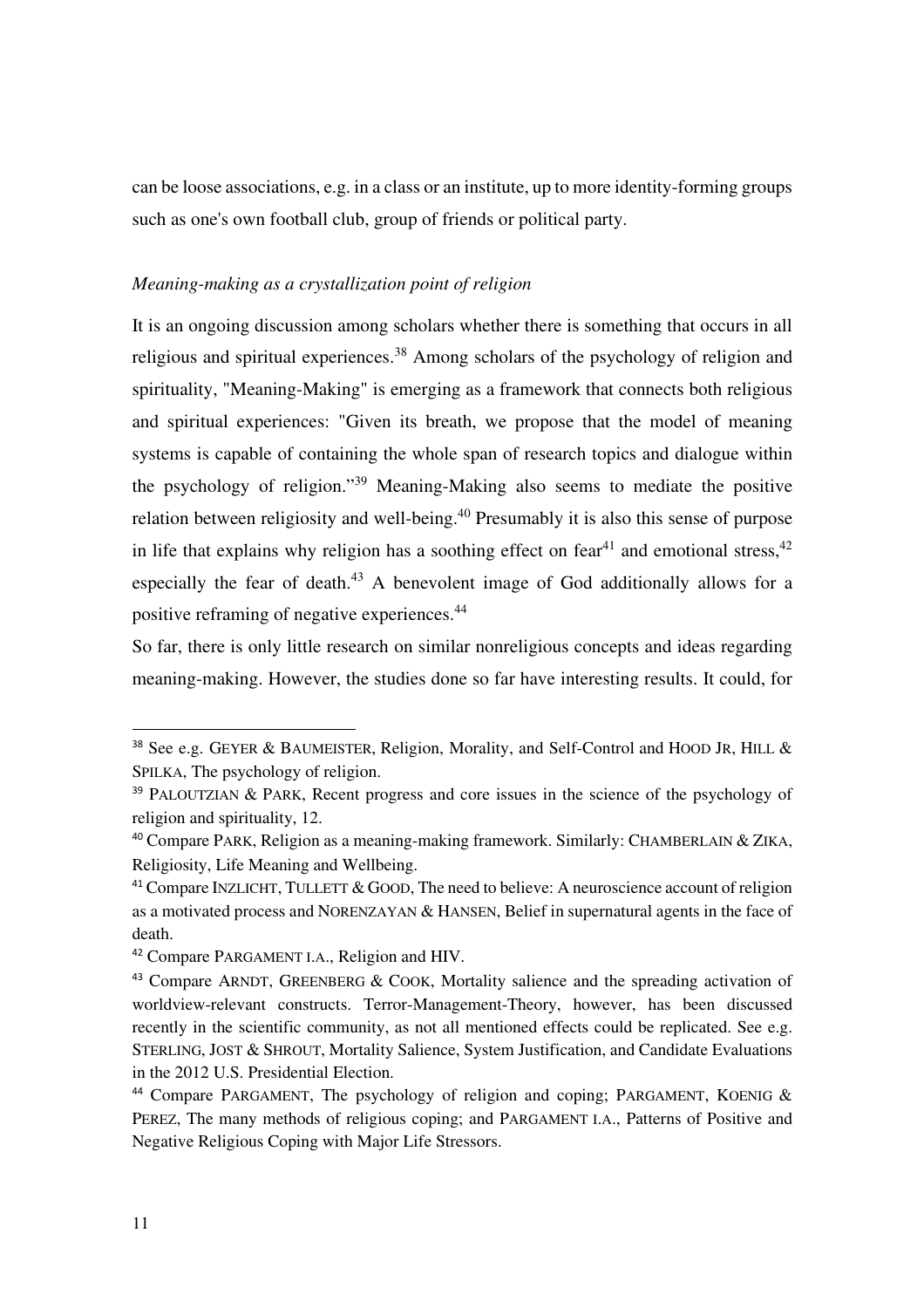example, be shown that the belief in science and scientific principles was higher in a sample of (largely nonreligious) athletes who were just facing a stressful situation than in a sample of athletes in non-stressful training.<sup>45</sup> Thus, faith seems to be more important in stressful situations, regardless of the content of what the individual believes. With regards to the fear of death, writing about one's own death also led to an increased belief in science.<sup>46</sup> From other studies we know that also adherence to atheistic principles can lead to an increased sense of purpose, at least if it is accompanied by a high level of commitment $^{47}$  and that the experience of meaning is in turn associated with an overall high level of well-being.<sup>48</sup> This suggests that other nonreligious concepts can also lead to an experience of meaning, provided they fulfil similar functions as religion - a hypothesis tested below for the example of science.

# *Conclusion*

In the synopsis it becomes clear that many of the functions of religion can also be taken over by other worldviews and structures, e.g. political (in the form of political structures or ideologies) or philosophical (in the form of currents such as humanism or the belief in science) art. This seems to apply to individual cognitive, emotional, behavioural and social functions as well as to the fact that religion as a whole, i.e. in the interplay of the dimensions mentioned, contributes to a life of meaning. The difficulty that still remains is that of naming those experiences that fulfil similar needs and functions as religion, but are explicitly not perceived and described by individuals as religious or spiritual.

Here, the above research on flow and mindfulness could help, which refers to those experiences as "self-transcendent"<sup>49</sup>, which are characterized by the fact that something/someone other is experienced as greater than the self. This description can be

<sup>45</sup> FARIAS I.A., Scientific faith.

<sup>46</sup> IBID.

<sup>47</sup> Compare SCHNELL & KEENAN, Meaning-Making in an Atheist World.

<sup>48</sup> Compare PARK, Religion and Meaning.

<sup>49</sup> Compare YADEN I.A., The Varieties of Self-Transcendent Experience.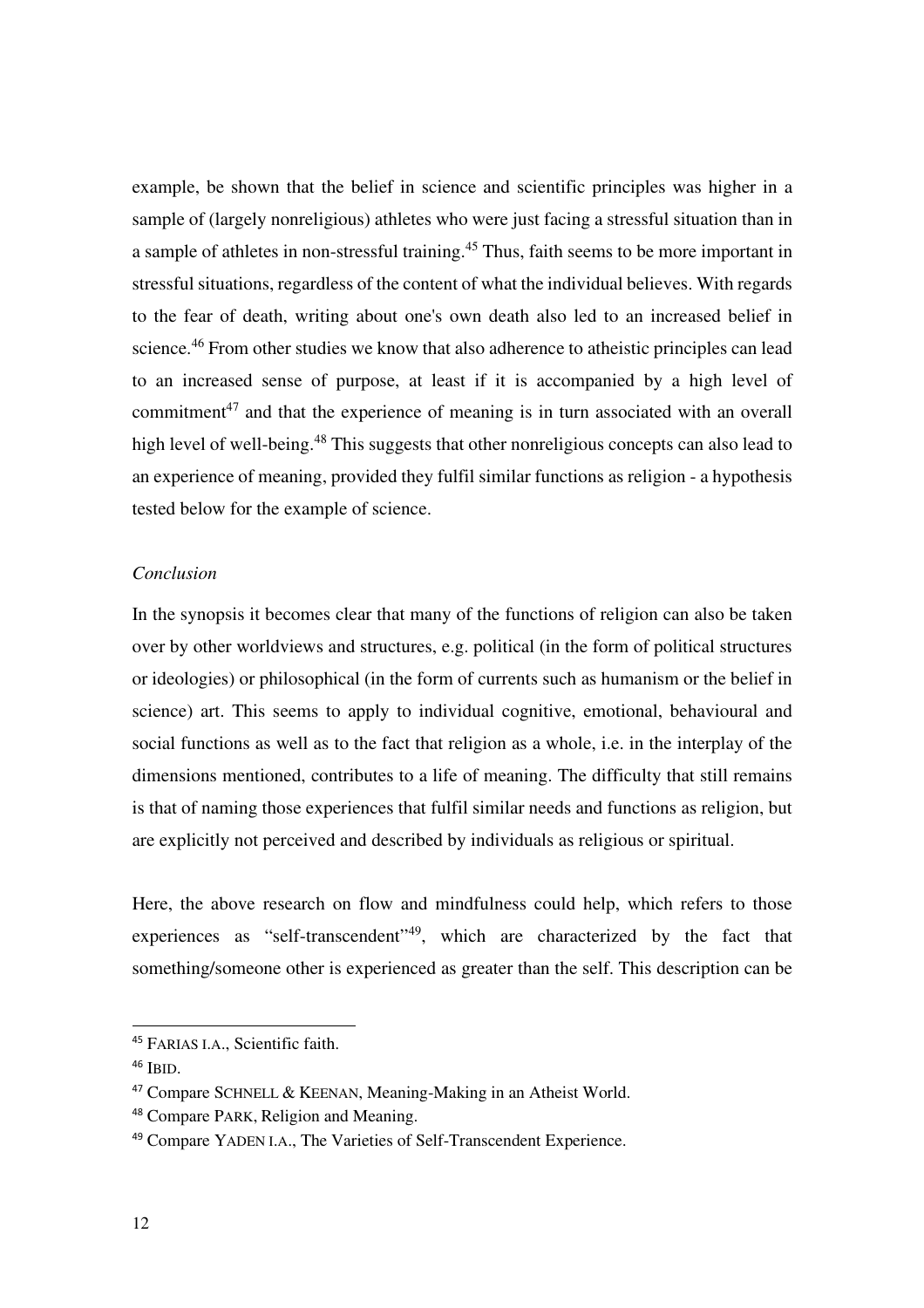useful for dialogue, as it offers a way to talk about self-transcendent emotions as well as self-transcendent experiences in a neutral and unbiased way. It relates to the theological discourse, but might also be used for discourse within religious studies, sociology or psychology. The term "self-transcendent" reduces the complexity of different forms of spirituality, perceptions of God, or right/wrong by focusing on the notion that something else is considered greater than one's own self.

## *Discussion statements*

The aim of this essay was to give an overview of the current psychological research on nonreligion. This research is complex and currently suffers from the lack of suitable terms and concepts that can be applied to both religiosity and nonreligion. This essay tried to summarize *past* research; but also to take a look where future research might develop: A concept of self-transcendence that enables the comparison of and dialogue between different worldviews. It thus also wants to point at opportunities for caregivers to engage with different forms nonreligion in pastoral care and psychotherapy, which now shall be summarized in some discussion statements:

- 1. Surveys<sup>50</sup> suggest that the number of people who describe themselves as nonreligious (further being divided into subgroups such as atheistic or agnostic) will increase in the coming years, thus raising the question for both pastoral care and psychotherapy of how to engage with this group, their spiritual questions and their search for meaning.
- 2. This process and conversations about it might be quite painful for pastors and other religious caregivers, because it raises awareness to the decreasing significance of religion. Additionally, it might also confront the individual with his/her own non-religion, his/her own doubts, or his/her own criticism of religious structures and beliefs. A look at the research on nonreligion shows that there are

<sup>50</sup> For the US see PEW RESEARCH CENTER, US less religious; for Europe see SMITH, Belief about God; for.countries around the world see: PEW RESEARCH CENTER, The Age Gap in Religion Around the World.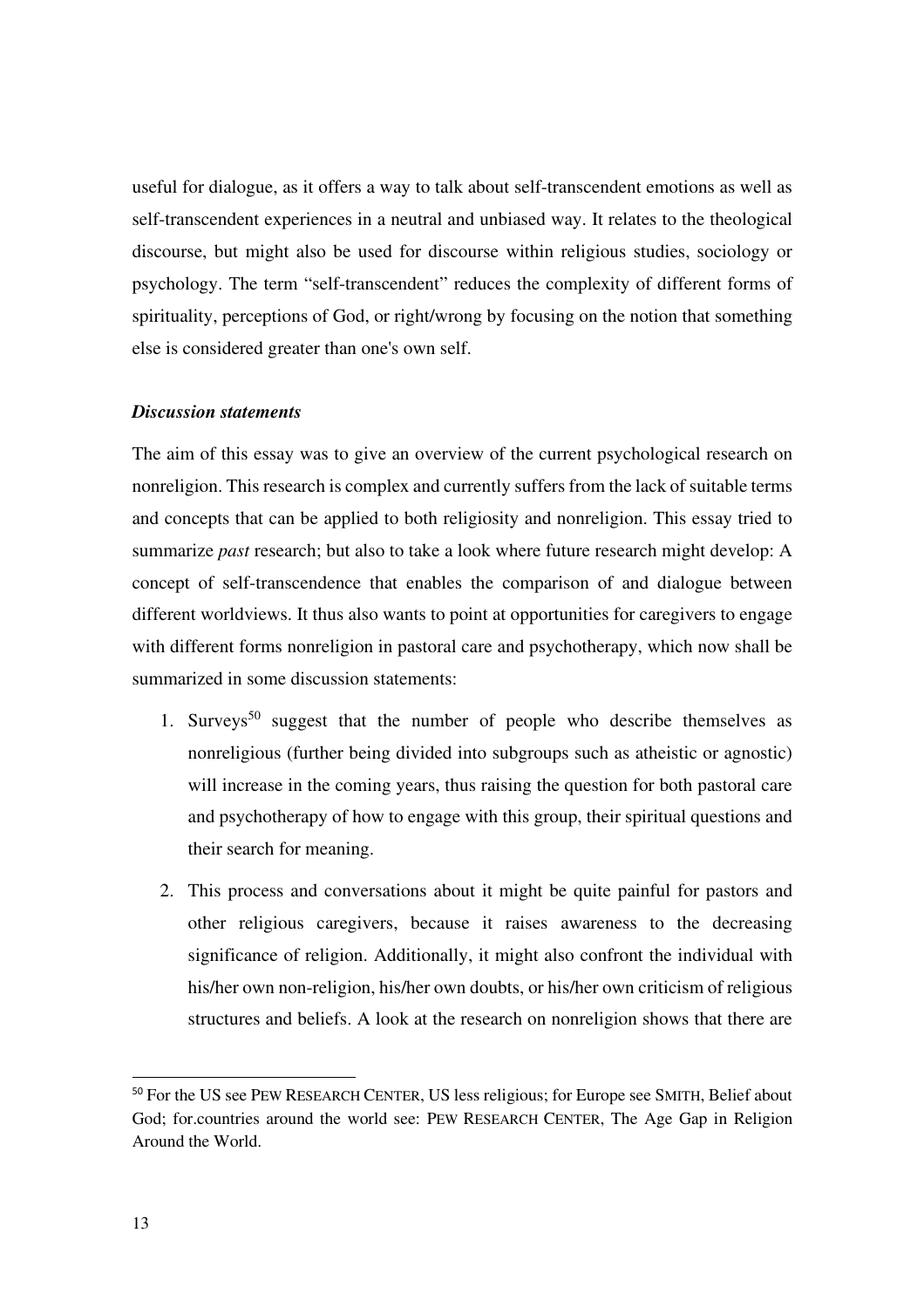various other concepts and worldviews that take on similar functions, i.e. fulfill similar needs as religion. Pastors/therapists might be asked to guide people in their spiritual journeys and their search for meaning who describe themselves as nonreligious. On the other hand, religious believers might experience the confrontation with nonreligion as stressful and will thus seek counseling.

- 3. It also depends on the pastor/therapist to shape and guide this confrontation with nonreligion. It might be communicated as dichotomies (religious vs. atheistic; faith vs. unbelief; equal vs. different), but it is also possible to find common ground and thus exciting topics for discussion. The concept of "selftranscendence" and the realization that other (nonreligious) people are also looking for something greater than their own selves opens opportunities to discuss questions of meaning beyond the limitations of religious vocabulary and avoids terms like "quasi-religious". Thus, it may also create a safe space for the individual to admit his/her own questions and doubts.
- 4. In dealing with clients who describe themselves as nonreligious (atheistic, agnostic...), it should be noted that nonreligious self-transcendent phenomena might have a similar effect on the individual as religion, by creating meaning, creating community, offering behavioral guidelines and a coherent worldview. When talking about those self-transcendent principles and experiences, caregivers should be as sensitive as they are towards questions of faith/spirituality.
- 5. In addition to offering common ground for dialogue, reflecting on what one considers as self-transcendent might also help one to identify what makes one's own faith different from other concepts of life. This, of course, depends on one's own denomination and/or personal beliefs. For a Christian member it might be the realization that one not only believes that the world has an order, but that it is a *benevolent* order; that bonding experiences are not just immersion with the universe, but a God/power described as love; the belief in behavioural guidelines that also care about the other, and/or belonging to a community in which love and forgiveness play an important role.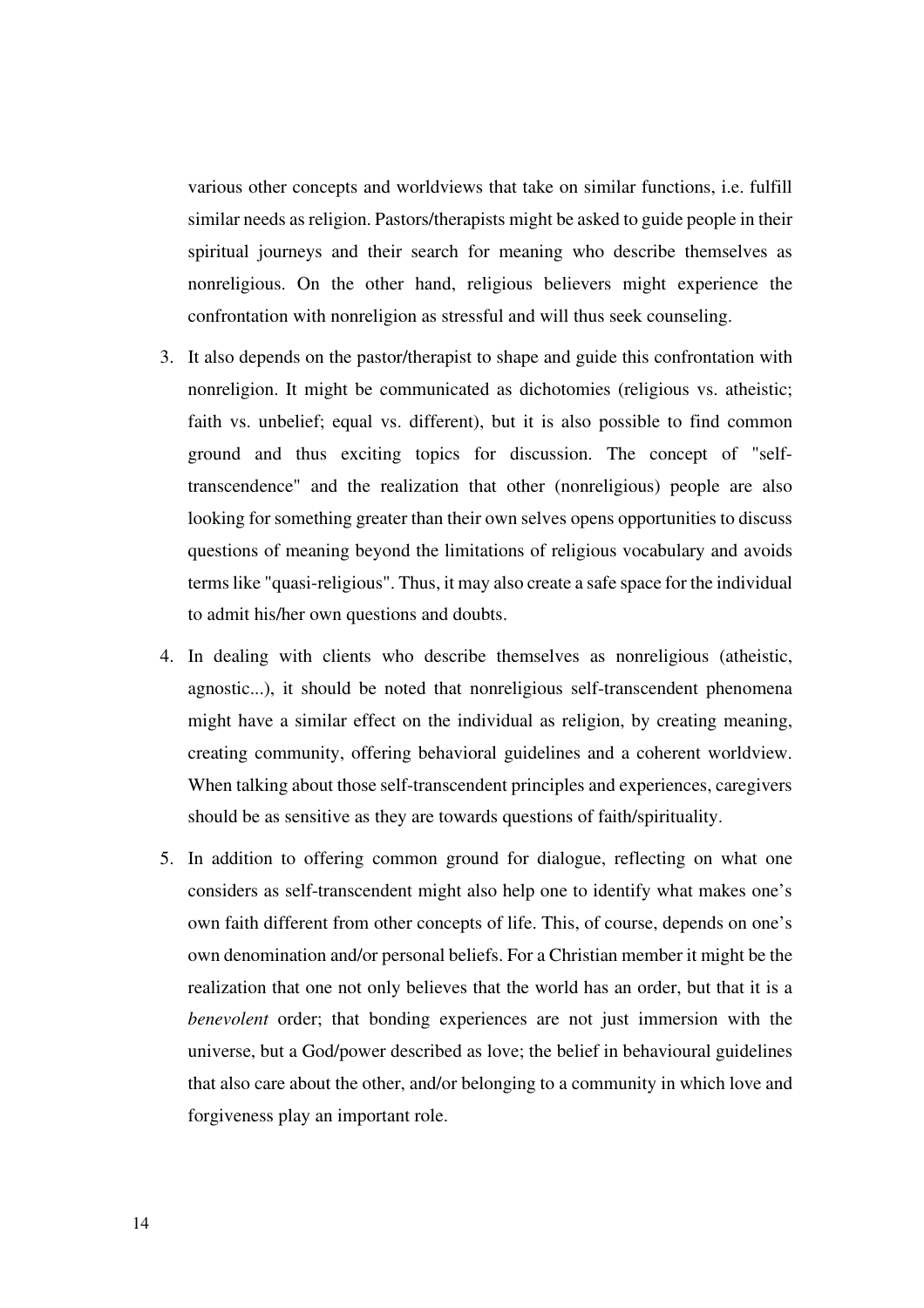# *References*

ARNDT, JAMIE; GREENBERG, JEFF & COOK, ALISON, Mortality salience and the spreading activation of worldview-relevant constructs. Exploring the cognitive architecture of terror management, in: Journal of Experimental Psychology 131 (2005), 307–324.

BATSON, C. DANIEL; BATSON, C. DANIEL; THOMPSON, ELIZABETH R.; SEUFERLING, GREG; WHITNEY, HEATHER & STRONGMAN, JON A., Moral hypocrisy. Appearing moral to oneself without being so, in: Journal of Personality and Social Psychology 77 (1999), 525–537.

BAUMEISTER, ROY F. & LEARY, MARK R., The Need to Belong-Desire for Interpersonal Attachments as a fundamental human emotion, in: Psychological Bulletin 117 (1995), 497–529.

BERTELSMANN-STIFTUNG, Religionsmonitor 2008. Gütersloh 2008.

BLOGOWSKA, JOANNA; LAMBERT, CATHERINE & SAROGLOU, VASSILIS, Religious prosociality and aggression. It's real, in: Journal for the Scientific Study of Religion 52 (2013), 524–536.

CHAMBERLAIN, KERRY & ZIKA, SHERYL, Religiosity, Life Meaning and Wellbeing: Some Relationships in a Sample of Women, in: Journal for the Scientific Study of Religion 27 (1988), 411-420.

CLAY, ZANNA; RAVAUX, LUCIE; DE WAAL, FRANS & ZUBERBÜHLER, KLAUS, Bonobos vocally protest against violated social expectation, in: Journal of Comparative Psychology 130 (2016), 44.

DAVIDSON, RICHARD J.; KABAT-ZINN, JON; SCHUMACHER, JESSICA; ROSENKRANZ, MELISSA; MULLER, DANIEL; SANTORELLI, SAKI F.; URBANOWSKI, FERRIS; HARRINGTON, ANNE: BONUS, KATHERINE & SHERIDAN, JOHN F. Alterations in brain and immune function produced by mindfulness meditation, in: Psychosomatic Medicine 65 (2003), 564–570.

DE WAAL, FRANS B. M., Joint ventures require joint payoffs: Fairness among primates, in: Social Research 73 (2006), 349–364.

DUFNER, MICHAEL; GEBAUER, JOCHEN E.; SEDIKIDES, CONSTANTINE & DENISSEN, JAAP J.A., Self-Enhancement and Psychological Adjustment. A Meta-Analytic Review, in: Personality and Social Psychology Review 23 (2019), 48–72.

DURKHEIM, ÉMILE, The elementary forms of the religious life, New York 1961.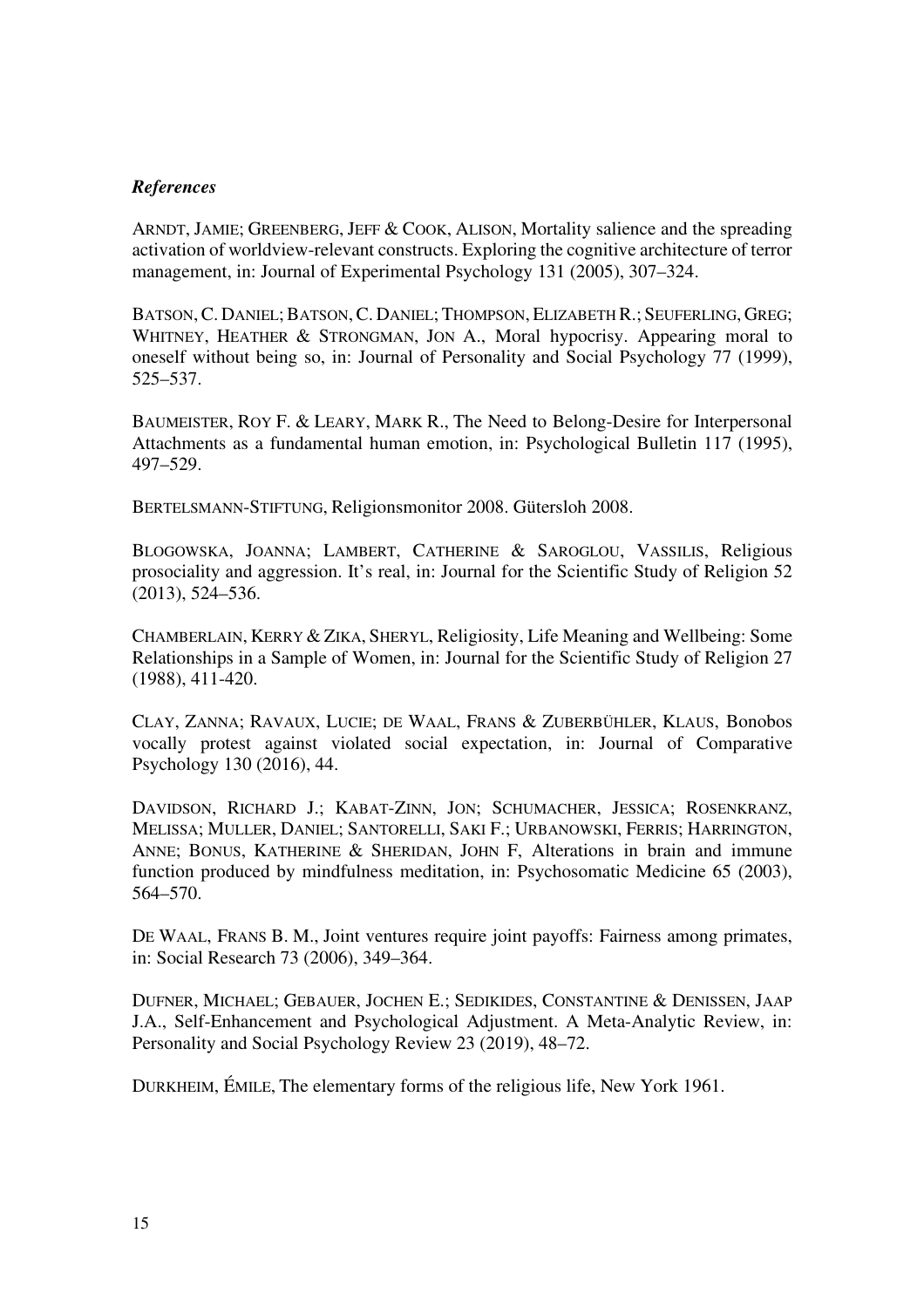EXLINE, JULIE J. & ROSE, ERIC D., Religious and spiritual struggles, in: PALOUTZIAN, RAYMOND F. & PARK, CRYSTAL, L. (Ed.), Handbook of the Psychology of Religion and Spirituality, New York 2005, 315–330.

EXLINE, JULIE J.; PARGAMENT, KENNETH I.; GRUBBS, JOSHUA B. & YALI, ANN MARIE, The religious and spiritual struggles scale. Development and initial validation, in: Psychology of Religion and Spirituality 6 (2014), 208–222.

FARIAS, MIGUEL; NEWHEISER, ANNA KAISA; GUY KAHANE UND ZOE DE TOLEDO, Scientific faith: Belief in science increases in the face of stress and existential anxiety, in: Journal of Experimental Social Psychology 49 (2013), 1210–1213.

FEINBERG, MATTHEW & WILLER, ROBB, The Moral Roots of Environmental Attitudes, in: Psychological Science 24 (2013), 56–62.

FISKE, SUSAN.T., Social beings: Core motives in psychology, 3. Aufl., Hoboken 2014.

FREY, BRUNO S., Morality and Rationality in Environmental Policy, in: Journal of Consumer Policy 22 (1999), 395–417.

FROMM, ERICH, Jenseits der Illusionen, München 1962.

GEBAUER, JOCHEN E.; SEDIKIDES, CONSTANTINE & SCHRADE, ALEXANDRA, Christian Self-Enhancement, in: Journal of Personality und Social Psychology 113 (2017), 786– 809.

GEYER, ANNE. L. & BAUMEISTER, ROY F., Religion, Morality, and Self-Control: Values, Virtues, and Vices. in: PALOUTZIAN, RAYMOND F. & PARK, CRYSTAL L. (Ed.), Handbook of the Psychology of Religion and Spirituality, New York 2005, 412–432.

HAIDT, JONATHAN, The Positive emotion of elevation, in: Prevention & Treatment 3 (2000), keine Seitenangaben.

HOOD JR, RALPH W.; HILL, PETER C. & SPILKA, BERNARD, The psychology of religion: An empirical approach, 4. Auflage, New York 2009.

INZLICHT, MICHAEL; TULLETT, ALEXA M. & GOOD, MARIE, The need to believe: A neuroscience account of religion as a motivated process, in: Religion, Brain and Behavior 1 (2011), 192–212.

JOHNSON, MEGAN; ROWATT, WADE & LABOUFF, JORDAN, Priming Christian Religious Concepts Increases Racial Prejudice, in: Social Psychological and Personality Science 1 (2010), 119–126.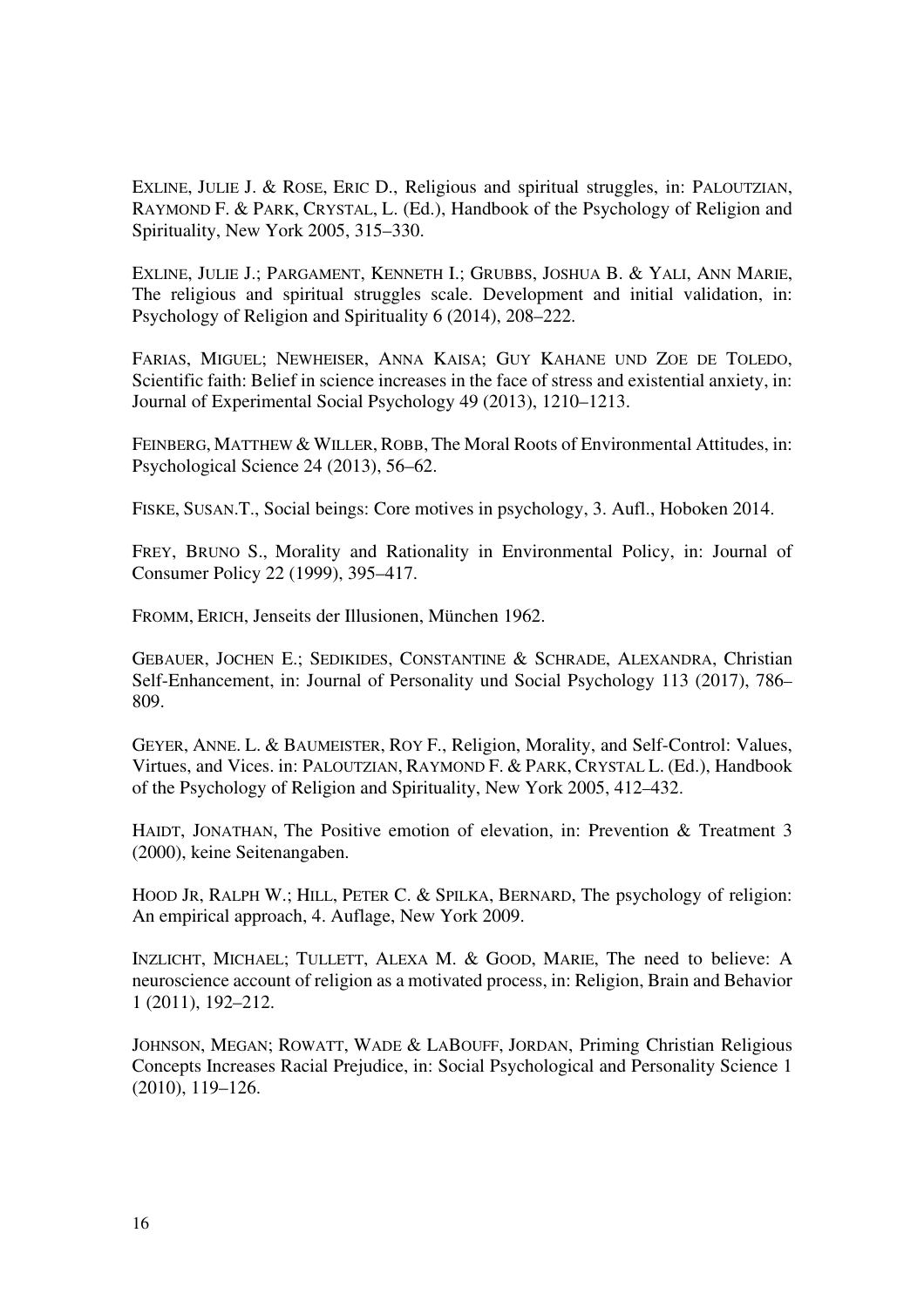JOHNSON, MEGAN; ROWATT, WADE & LABOUFF, JORDAN, Religiosity and prejustice revisited. In-group favoritism, out-group derogation, or both?, in: Psychology of Religion and Spirituality 4 (2012), 154–168.

JOHNSTONE, BRICK; BODLING, ANGELA; COHEN, DAN; CHRIST, SHAWN E.; WEGRZYN, ANDREW, Right Parietal Lobe-Related "Selflessness" as the Neuropsychological Basis of Spiritual Transcendence, in: International Journal for the Psychology of Religion 22 (2012), 267–284.

KAY, AARON C.; GAUCHER, DANIELLE; NAPIER, JAMIE L.; CALLAN, MITCHELL J. & LAURIN, KRISTIN, God and the Government. Testing a Compensatory Control Mechanism for the Support of External Systems, in: Journal of Personality and Social Psychology 95 (2008), 18–35.

KELTNER, DACHER & HAIDT, JONATHAN, Approaching awe, a moral, spiritual, and aesthetic emotion, in: Cognition and Emotion 17 (2003), 297–314.

KING,LAURA A.; HICKS,JOSHUA A.; KRULL,JENNIFER L.; DEL GAISO, AMBER K., Positive affect and the experience of meaning in life, in: Journal of Personality and Social Psychology 90 (2006), 179.

NORENZAYAN, ARA & HANSEN, IAN G., Belief in supernatural agents in the face of death, in: Personality and Social Psychology Bulletin 32 (2006), 174–187.

MAHONEY, AENETTE; CARELS, ROBERT A.; PARGAMENT, KENNETH I.; WACHHOLTZ, AMY; EDWARDS LEEPER, LAURA; KAPLAR, MARY; FRUTCHEY, ROBIN, The Sanctification of the Body and Behavioral Health Patterns of College Students, in: International Journal for the Psychology of Religion 15 (2005), 221–238.

MARIETTA, MORGAN, The Absolutist Advantage. Sacred Rhetoric in Contemporary Presidential Debate, in: Political Communication 26 (2009), 388–411.

MULLEN, ELISABETH & SKITKA, LINDA J. Exploring the psychological underpinnings of the moral mandate effect. Motivated reasoning, group differentiation, or anger?, in: Journal of Personality and Social Psychology 90 (2006), 629–643.

OLIVER, MARY BETH; KIM, KEUNYEONG; HOEWE, JENNIFER; CHUNG, MUN YOUNG; ASH, ERIN; WOOLLEY, JULIA K. & SHADE, DREW D., Media-induced elevation as a means of enhancing feelings of intergroup connectedness, in: Journal of Social Issues 71 (2015), 106–122.

PALOUTZIAN, RAYMOND F. & PARK, CRYSTAL L., Recent progress and core issues in the science of the psychology of religion and spirituality, in: PALOUTZIAN, RAYMOND F. & PARK, CRYSTAL L. (Ed.), Handbook of the psychology of religion and spirituality, 2. verän. Auflage, New York 2013, 3–22.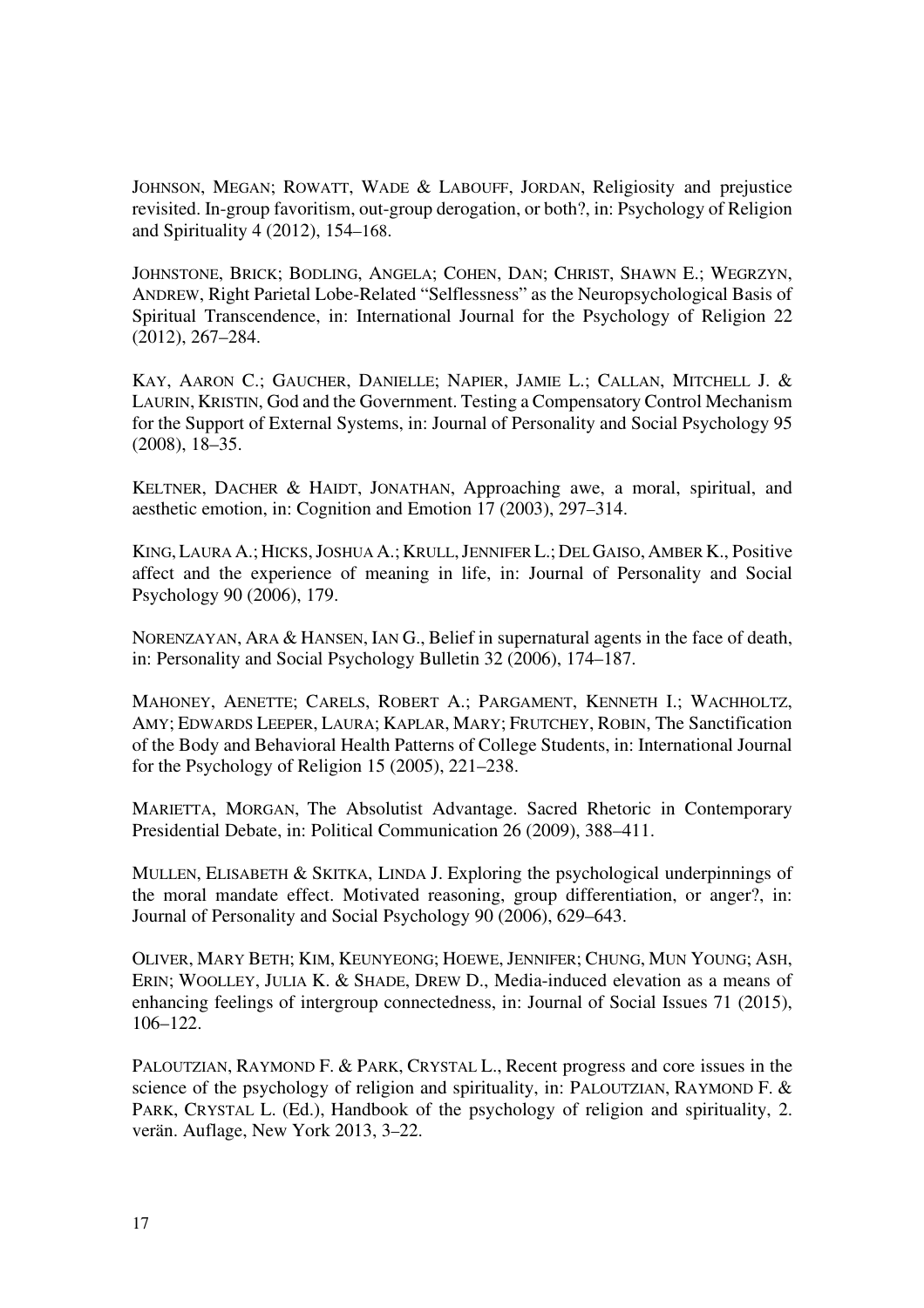PARGAMENT, KENNETH I., The psychology of religion and coping: theory, research, practice, New York 1997.

PARGAMENT, KENNETH I.; SMITH, BRUCE W.; KOENIG, HAROLD G.; PEREZ, LISA M., Patterns of Positive and Negative Religious Coping with Major Life Stressors, in: Journal of the Scientific Study of Religion 37 (1998) 710–724.

PARGAMENT, KENNETH I.; KOENIG, HAROLD G. & PEREZ, LISA M., The many methods of religious coping: Development and initial validation of the RCOPE, in: Journal of Clinical Psychology 56 (2000), 519–543.

PARGAMENT, KENNETH I.; MCCARTHY, SHAUNA; SHAH, PURVI; ANO, GENE; TARAKESHWAR, NALINI; WACHHOLTZ, AMY; SIRRINE, NICOLE; VASCONCELLES, ERIN; MURRAY-SWANK, NICHOLE; LOCHER, ANN & DUGGAN, JOAN, Religion and HIV. A Review of the Literature and Clinical Implications, in: Southern Medical Journal 97 (2004), 1201–1210.

PARK, CRYSTAL L., Religion as a meaning-making framework in coping with life stress, in: Journal of Social Issues 61 (2005), 707–729.

PARK, CRYSTAL L., Religion and Meaning, in: PALOUTZIAN, RAYMOND F. & PARK, CRYSTAL, L. (Ed.), Handbook of the Psychology of Religion and Spirituality, New York 2005, 295–314.

PEW RESEARCH CENTER, US becoming less religious (2015). URL: http://www.pewforum.org/files/2015/05/RLS-08-26-full-report.pdf [Retrieved: 01.10.2019].

PEW RESEARCH CENTER, The Age Gap in Religion Around the World (2018). URL: https://www.pewforum.org/2018/06/13/the-age-gap-in-religion-around-the-world [Retrieved: 30.03.2020].

PEW RESEARCH CENTER, Being Christian in Western Europe (2018). URL: https://www.pewforum.org/2018/05/29/being-christian-in-western-europe [Retrieved: 17.06.2018]

PIFF, PAUL K.; DIETZE, PIA; FEINBERG, MATTHEW; STANCATO, DANIEL M.; KELTNER, DACHER, Awe, the small self, and prosocial behavior, in: Journal of Personality and Social Psychology 108 (2015), 883–899.

ROKEACH, MILTON, Value Systems in Religion, in: Review of Religious Research 11 (1969), 3–23.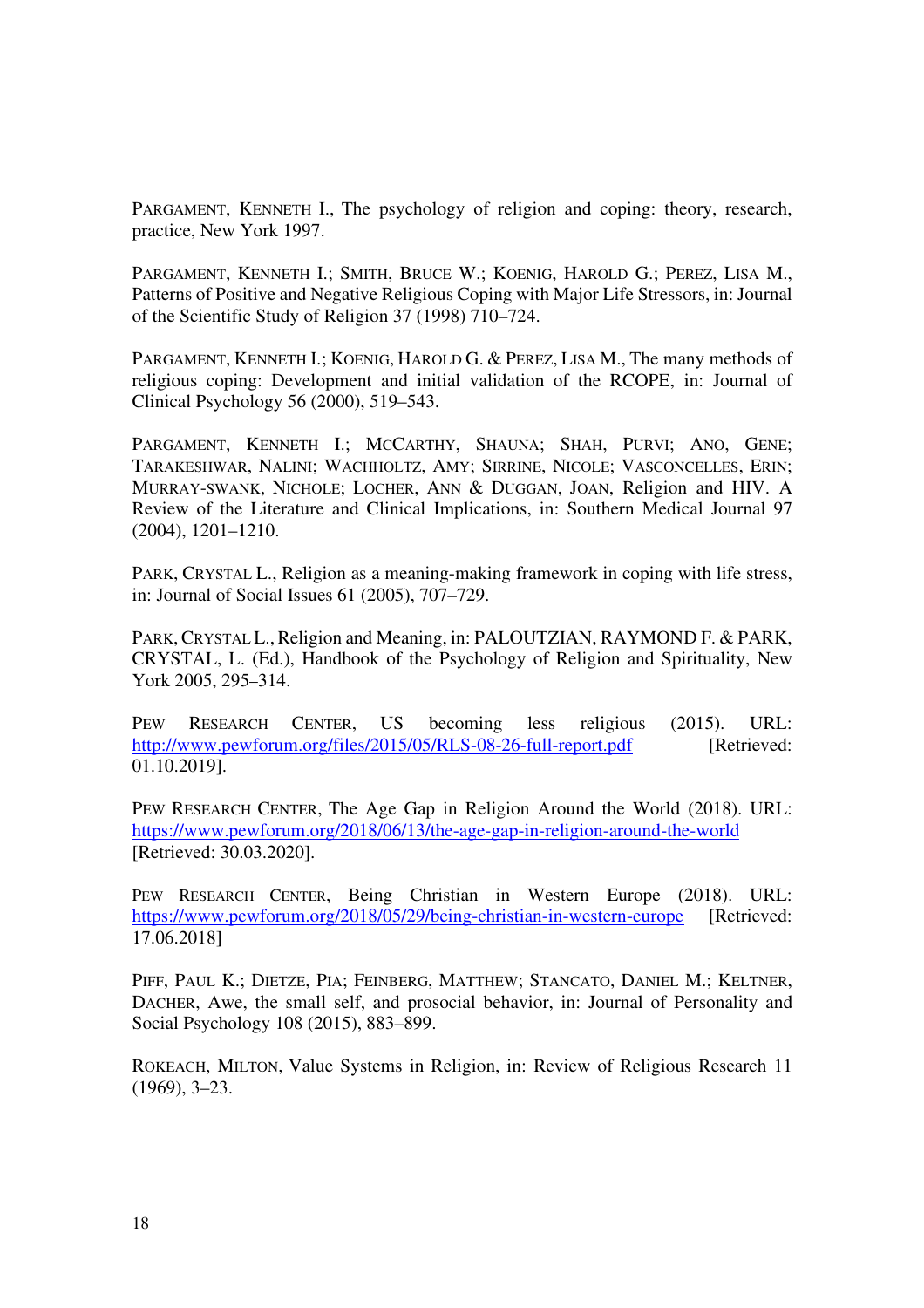ROZIN, PAUL; MARKWITH, MAUREEN & STOESS, CARYN, Moralization and becoming a vegetarian. The transformation of preferences into values and the recruitment of disgust, in: Psychological Science 8 (1997), 67–73.

ROZIN, PAUL & SINGH, LEHER, The moralization of cigarette smoking in the United States, in: Journal of Consumer Psychology 8 (1999), 321–337.

ROZIN, PAUL, The process of moralization, in: Psychological Science 10 (1999), 218– 221.

RUDD, MELANIE; VOHS, KATHLEEN D. & AAKER, JENNIFER, Awe expands people's perception of time, alters decision making, and enhances well-being, in: Psychological Science 23 (2012), 1130–1136.

RUTJENS, BAASTIAN T.; VAN DER PLIGT, JOOP & VAN HARREVELD, FRENK, Things will get better. The anxiety-buffering qualities of progressive hope, in: Personality and Social Psychology Bulletin 35 (2009), 535–543.

RYAN, TIMOTHY J., No Compromise. Political Consequences of Moralized Attitudes, in: American Journal of Political Science 61 (2017), 409–423.

SAROGLOU, VASSILIS; DELPIERRE, VANESSE & DERNELLE, REBECCA, Values and religiosity: A meta-analysis of studies using Schwartz's model, in: Personality and Individual Differences 37 (2004), 721–734.

SAROGLOU, VASSILIS, Believing, Bonding, Behaving, and Belonging. The Big Four Religious Dimensions and Cultural Variation, in: Journal of Cross-Cultural Psychology 42 (2011), 1320–1340.

SCHNELL, TATJANA & KEENAN, WILLIAM J. F., Meaning-Making in an Atheist World, in: Archive for the Psychology of Religion 33 (2011), 55–78.

SHELL JUGENDSTUDIE (17.), Jugend 2015, Hamburg 2015.

SHIOTA, MICHELLE N.; KELTNER, DACHER & MOSSMAN, AMANDA, The nature of awe: Elicitors, appraisals, and effects on self-concept, in: Cognition & Emotion 21 (2007), 944–963.

SMITH, T. W., Beliefs about God across Time and Countries, in: BECHERT, INSA & QUANDT, MARKUS (Ed.), ISSP Data Report: Religious Attitudes and Religious Change, Köln 2013, 13–28.

STELLAR, JENNIFER E.; GORDON, AMIE M.; PIFF, PAUL K.; CORDARO, DANIEL; ANDERSON, CRAIG L.